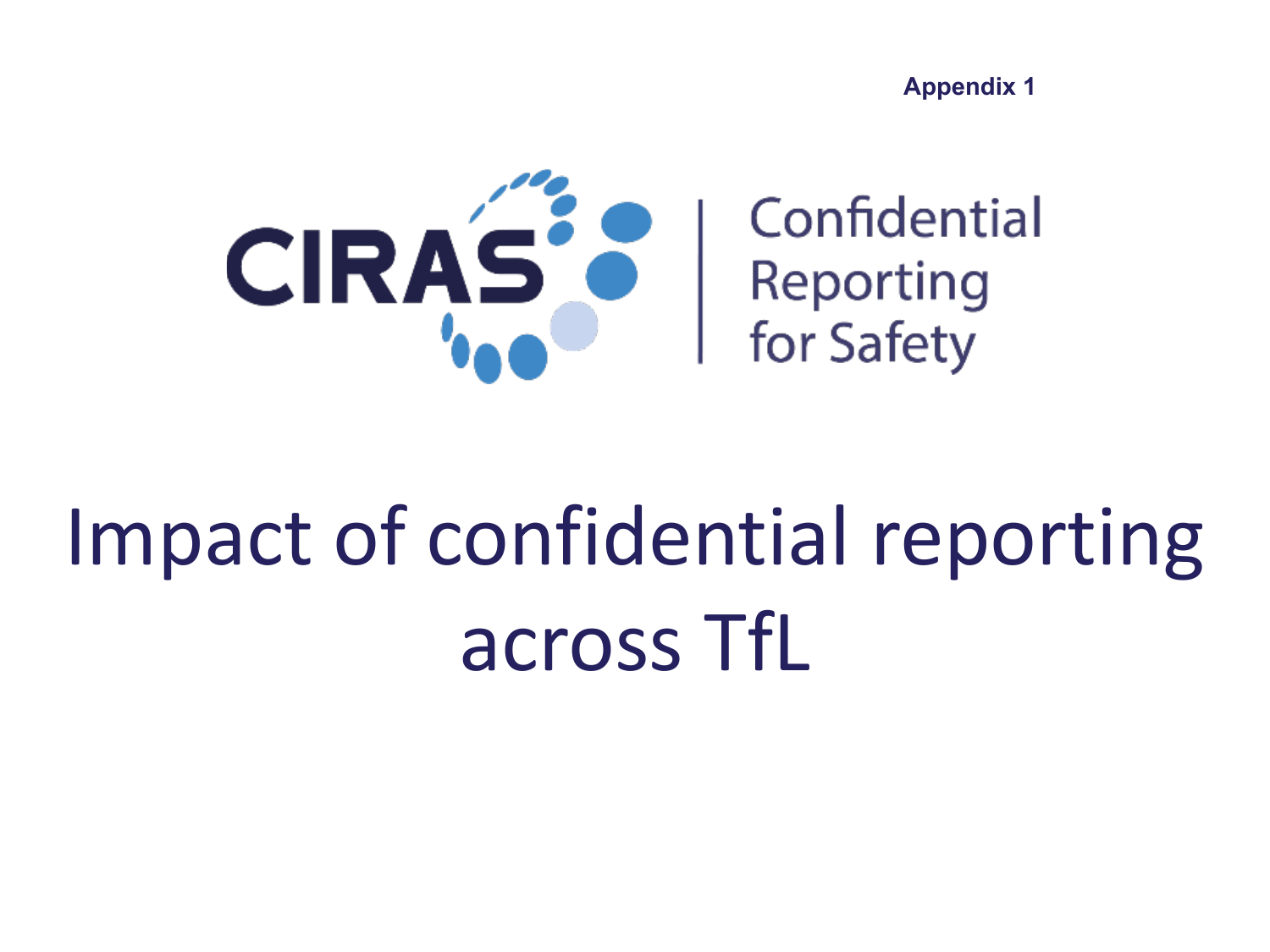### Key points

Reporting for Safety

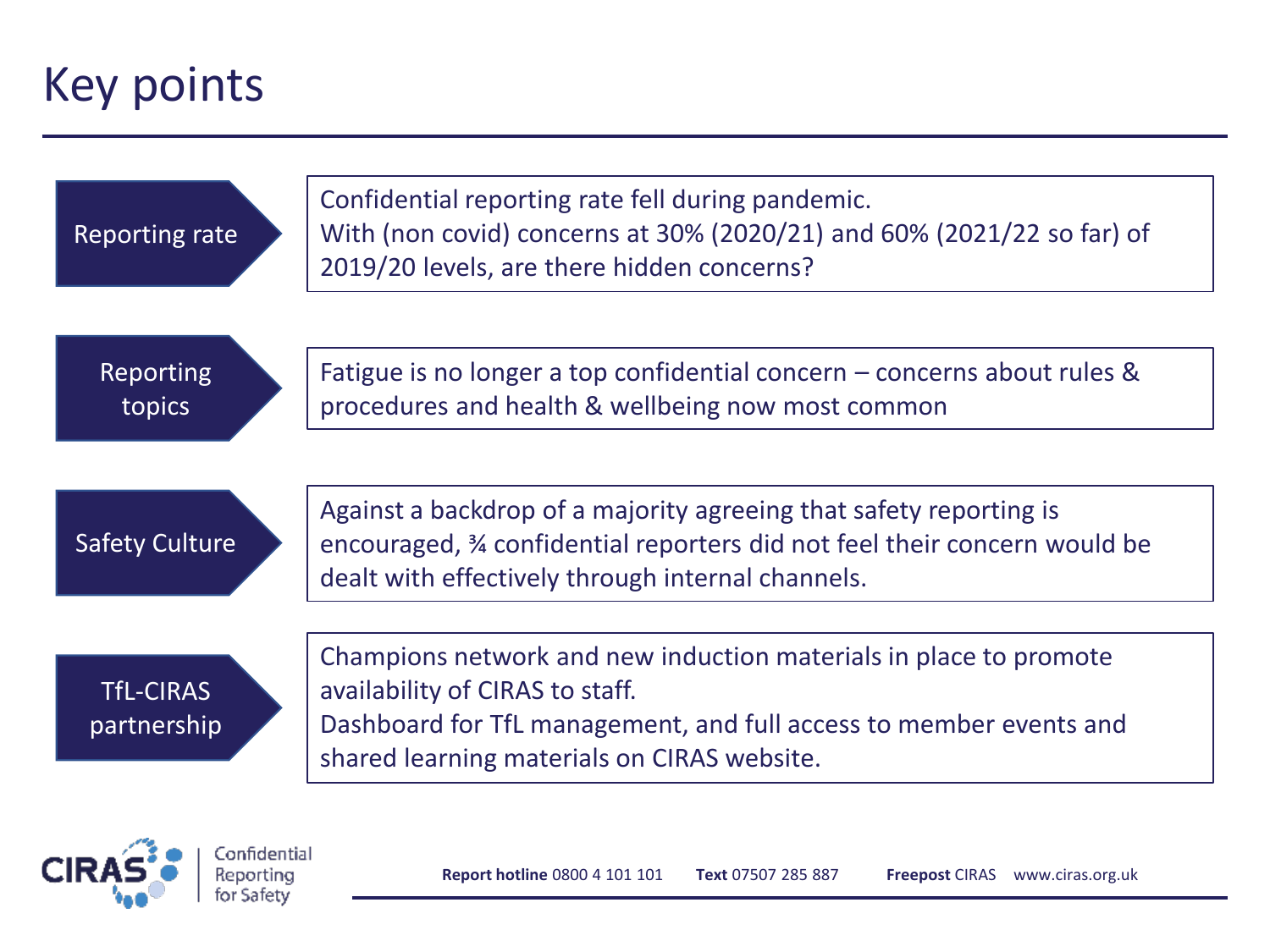Surfacing concerns that are otherwise not heard:

- Fear
- Internal channels not working

Closing the loop – reporters can see the impact of their courage to report

Facilitating improvements:

- Action to address concerns
- Better communication where the report arose from a mis-perception
- $\triangleright$  Positive reporting culture is part of a mature safety culture

#### **Confidential reporting the state of the Shared learning community**

1900+ CIRAS members

Reports and responses shared so others can learn

Events bring members together around a topic

Good practice sharing online and in newsletters

#### **Independent intelligence**

Reporting data to triangulate with internal sources and benchmark against the transport sector

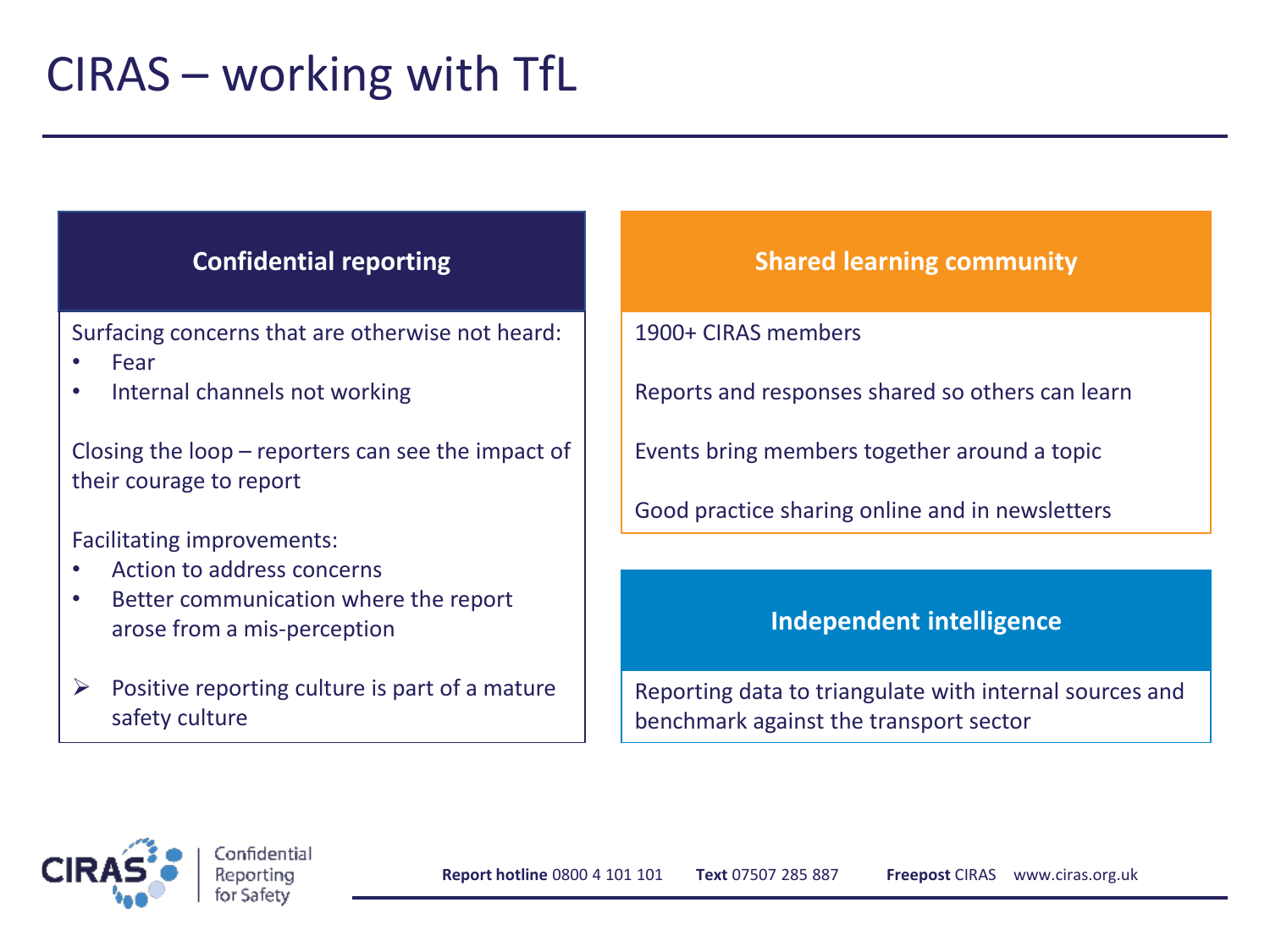### CIRAS reports - headlines



Number of CIRAS reports for TfL

#### Top topics April 2020 – October 2021





Rules & procedures

Health and wellbeing



Covid impact in 20/21: Overall reports to CIRAS dropped by **1/3** TfL reports dropped by almost **2/3**

#### Safety culture contrasts

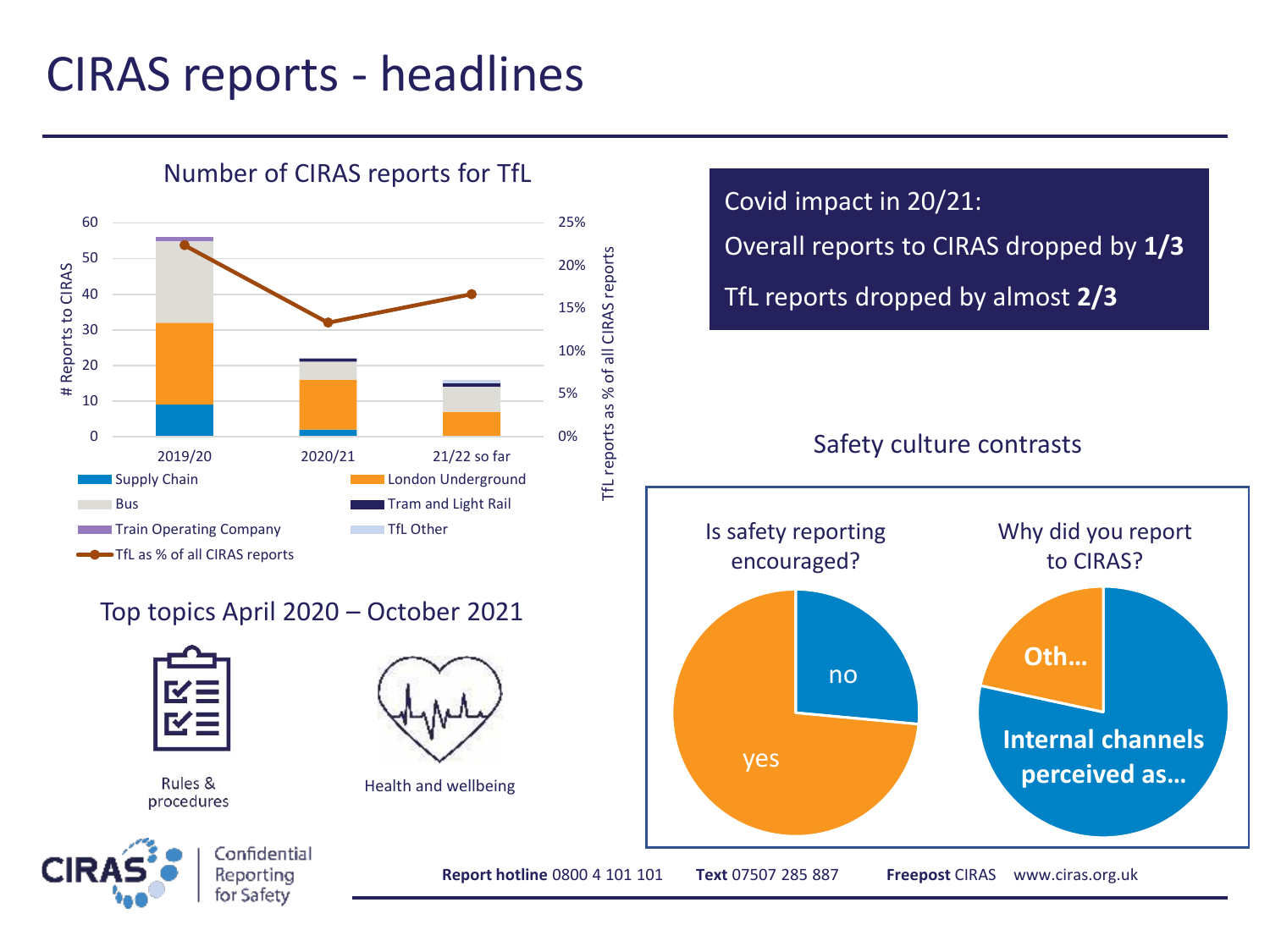# What have we learned from confidential reports through the pandemic period?

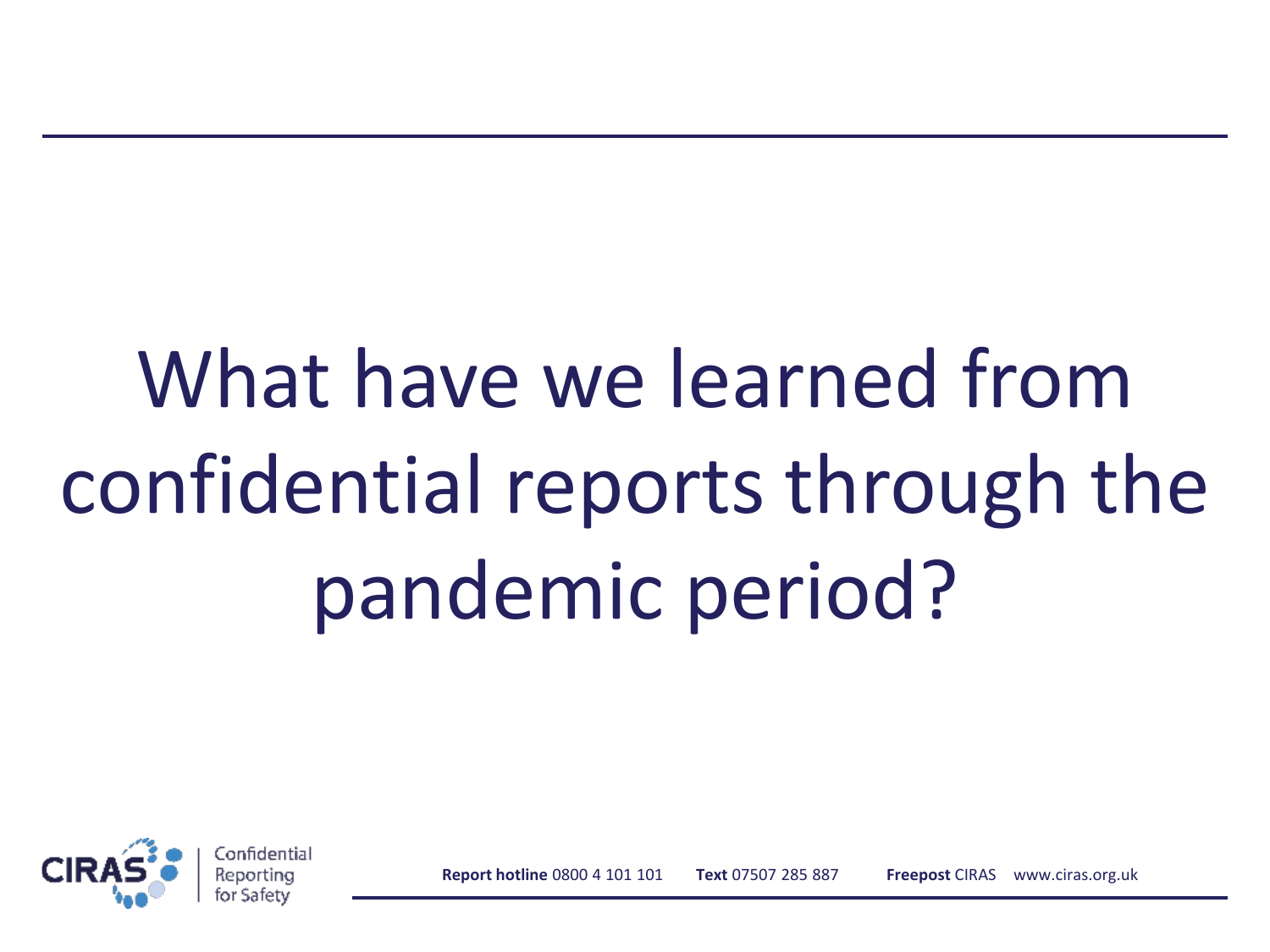### CIRAS reports – pandemic impact ?

### Significant proportion of concerns related to Covid-19



#### Topics of Covid-19 related reports (all CIRAS, 2020/21)



Lower proportion of Covid reports for TfL and…

…'Normal' safety concerns fell further for TfL than for all CIRAS members.

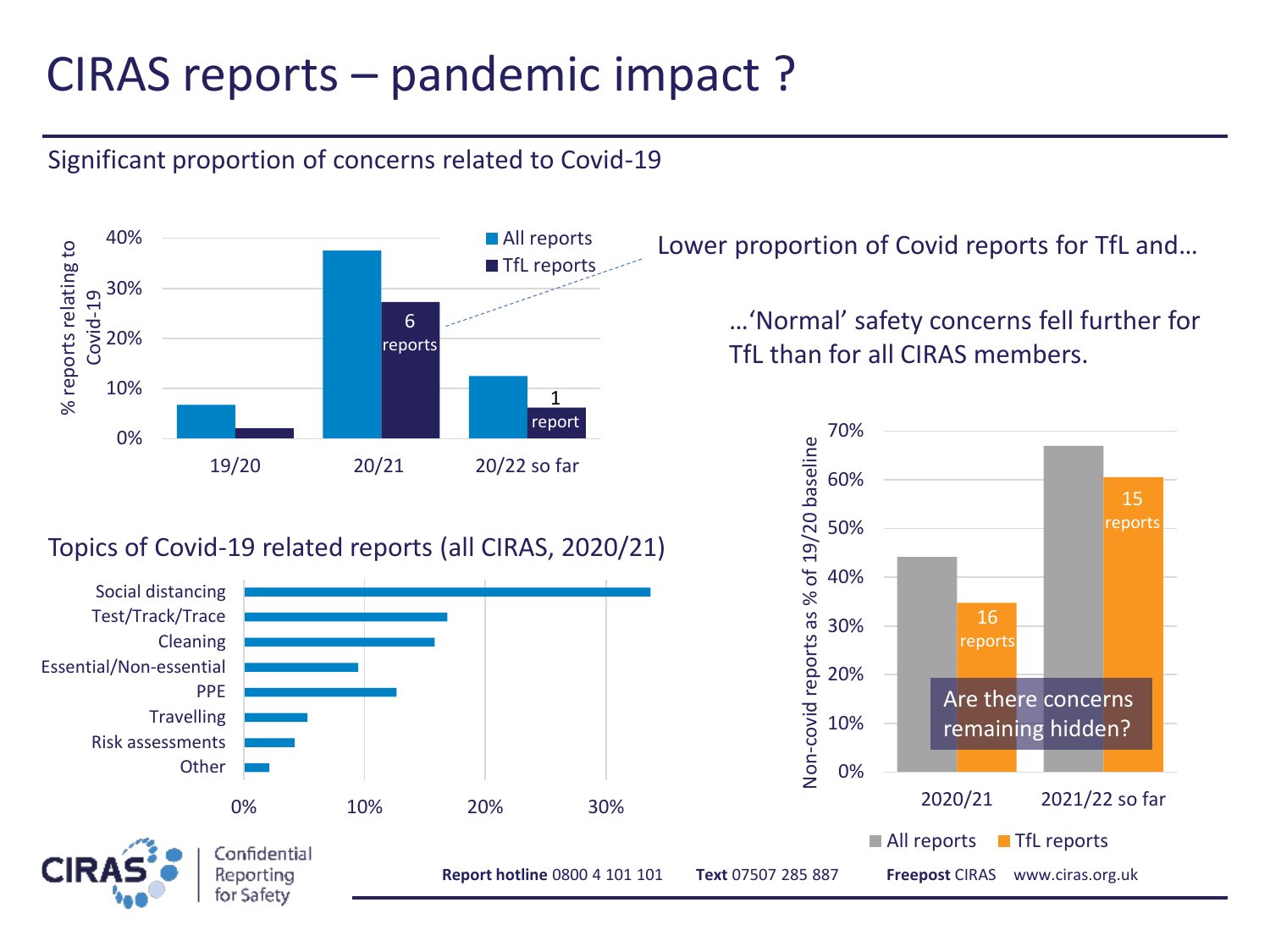### CIRAS report numbers: April 2020 – October 2021



Majority of reports relate to London Underground and bus operators.

Supply chain reporting still limited – hidden concerns?

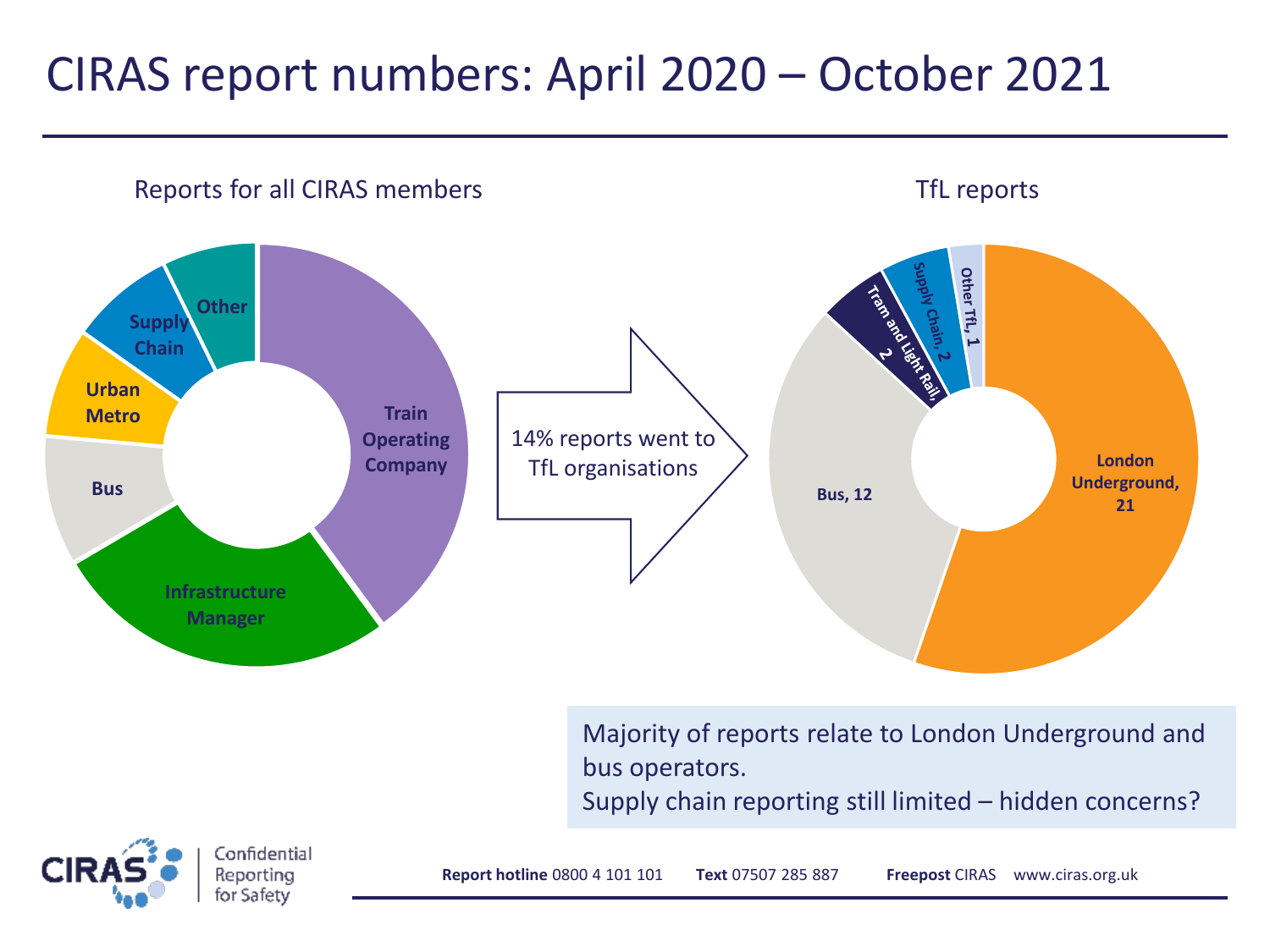### Reporting themes – profile comparison (April 2020-now)

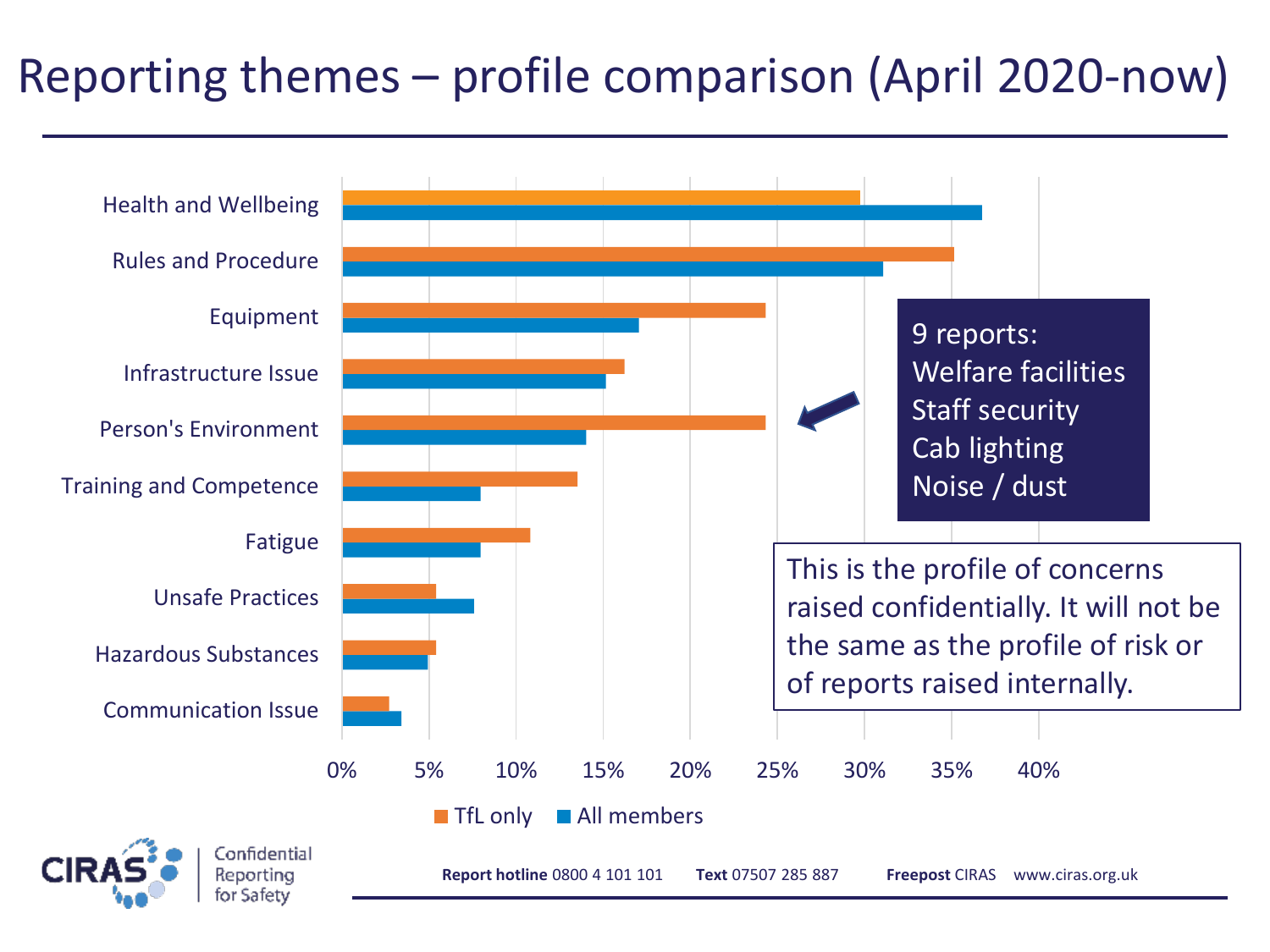### TfL reporting themes – changes over time

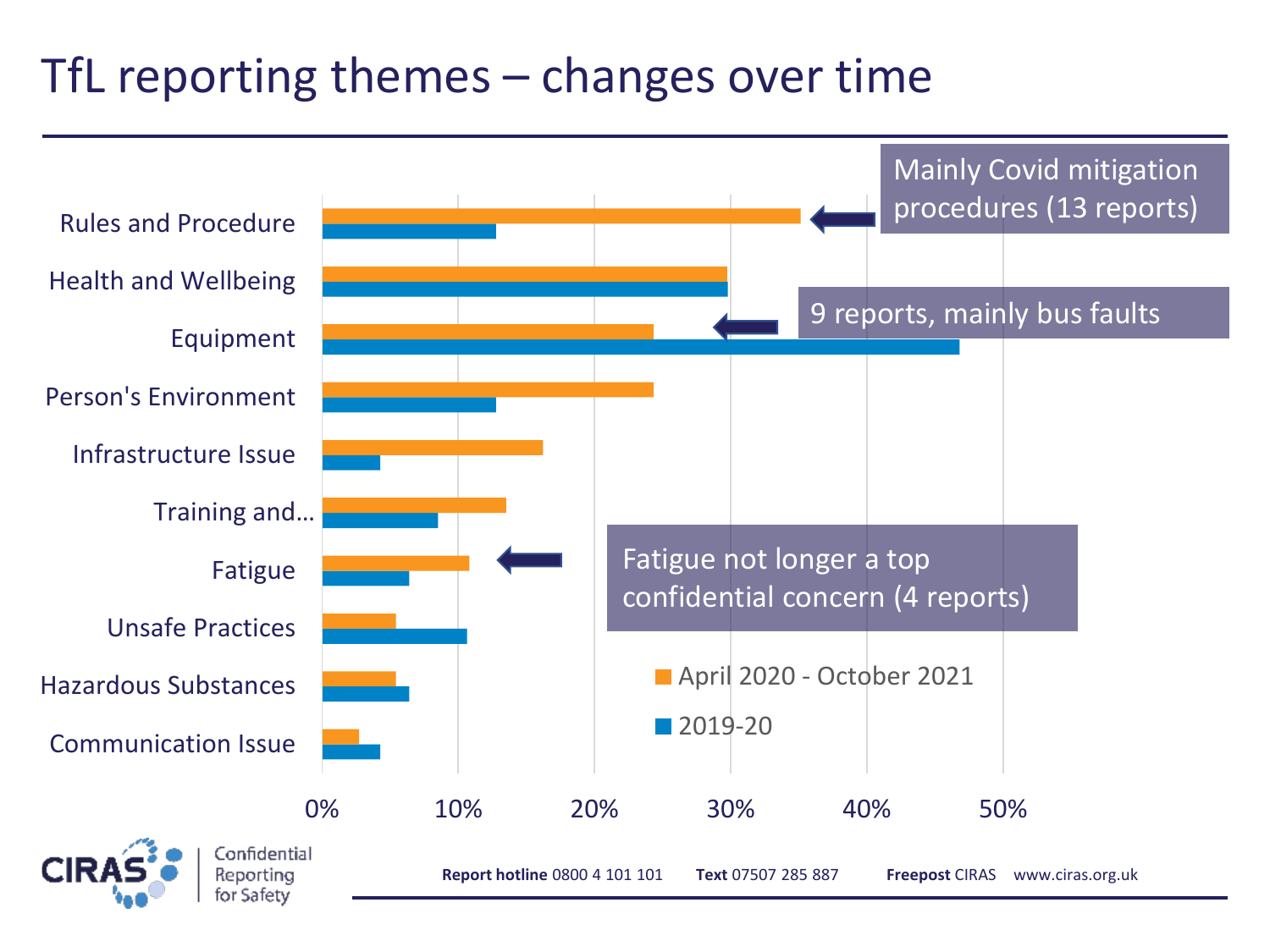### The stories behind the numbers - examples

#### Issues affecting passenger or staff safety

#### **Concern**

Intermittent fault on light above passenger doors on bus – flickering causing distraction and potential for road accident – previously investigated but not fixed.

#### **Response**

More thorough investigation found and fixed the root cause of the issue in an insecure microswitch, leading to a programme of checks across the bus fleet. Risk of a road accident caused by distraction reduced.

#### **Concern**

The introduction of the Acoustic Vehicle Alerting System for electric buses raised concerns that the sounds were a distraction to drivers, potentially causing a road accident.

#### **Response**

Fleet check and repositioning of speakers for some buses, together with continued engagement with staff regarding the changeover to quieter electric buses.

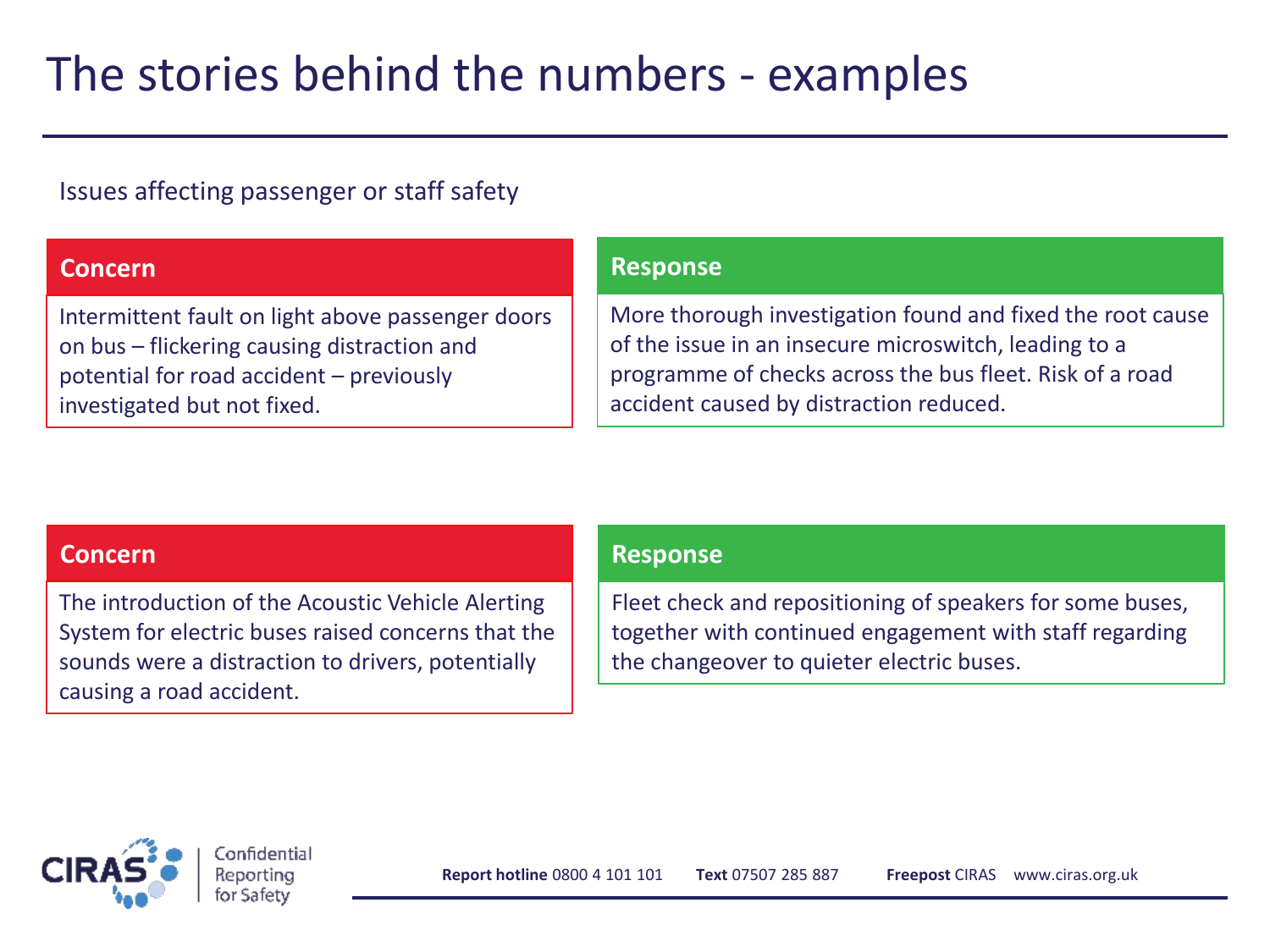## The stories behind the numbers - examples

### Covid related issues

#### **Concern**

Fire doors were being wedged open at a depot to reduce the spread of Covid-19 from touching the door handles, creating a fire risk.

#### **Response**

Practice of wedging fire doors open was stopped to reduce fire risk, and cleaning regime of touchpoints increased to reduce the Covid risk a different way.

#### **Concerns**

We processed a number of reports with concerns about:

- Cleaning
- Access to hygiene facilities
- Test and trace arrangements
- Social distancing

#### **Responses**

The responses :

- Clarified the arrangements in place as reassurance to the reporter
- Noted the need to ensure arrangements were better communicated
- Re-briefed supervisors to ensure procedures were fully implemented locally



Confidential Reporting for Safety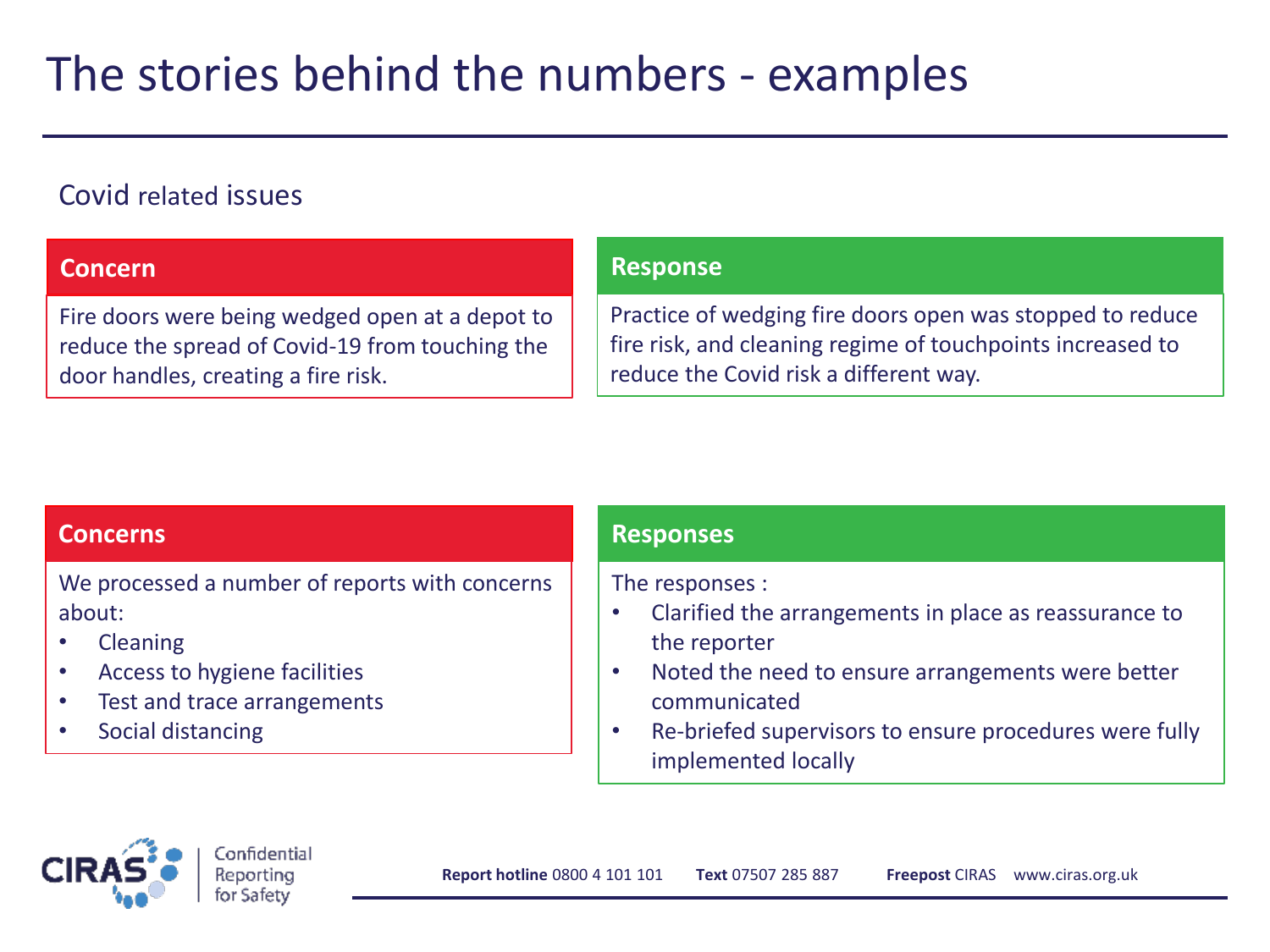# What have we learned about safety culture from confidential reports?

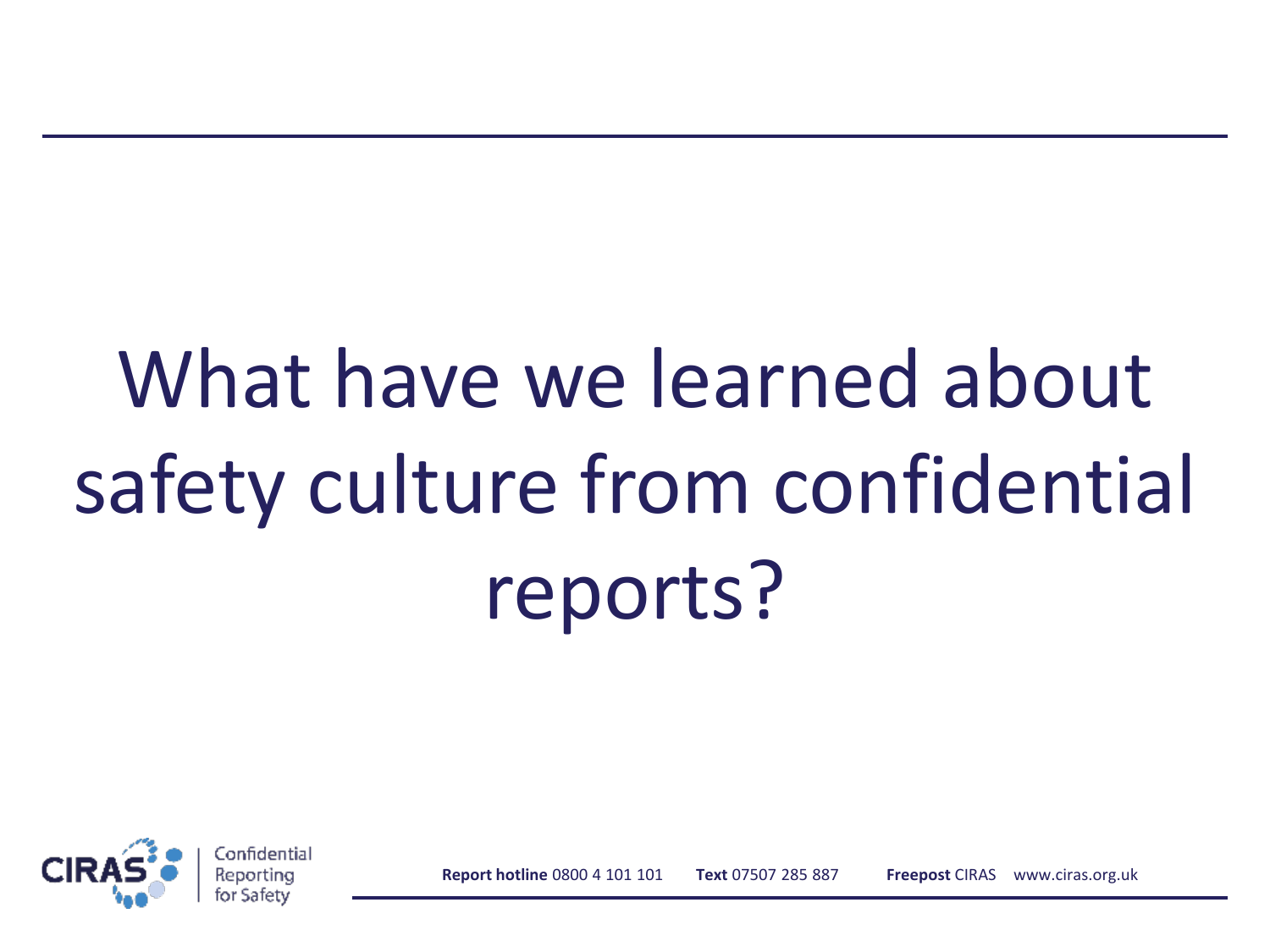## Why do staff say they bring concerns to CIRAS?



- Internal response unsatisfactory
- **Perception of internal channels**
- Internal response took too long
- Fear
- 3rd Party
- Anonymous

**¾** reporters come to CIRAS because they perceive internal channels as ineffective

Confidential

#### **Concern raised internally first?**

Since April 2020 60% (21 reporters) 2019/20 70% (33 reporters)

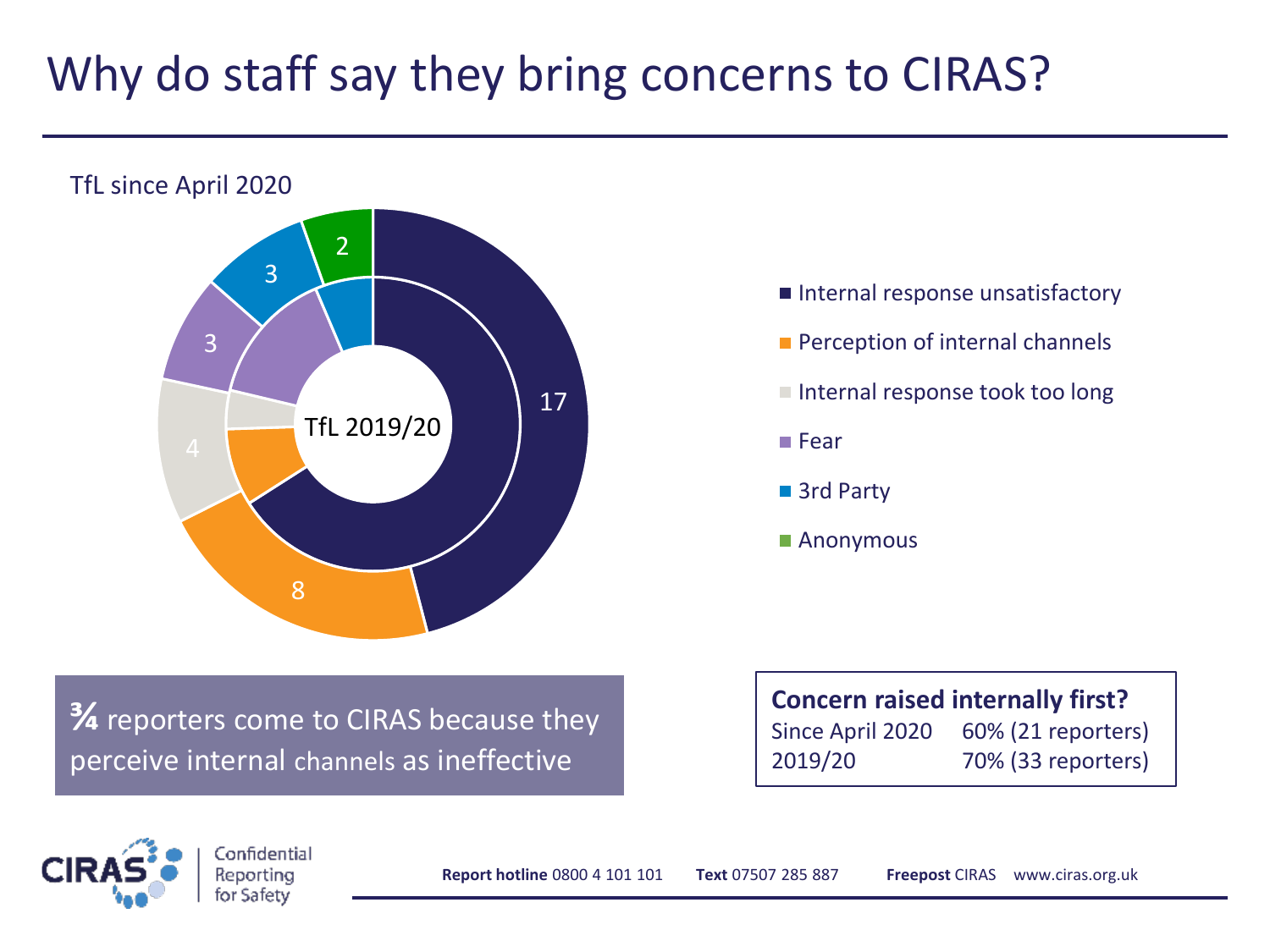### Perceived\* root causes – trends in TfL reports



Increased mention of **cost saving** and **change management**

- Infrastructure, vehicles, equipment and clothing
- **Ineffective risk management**
- Cost-saving
- Change management
- $\blacksquare$  Intentional rule breaking
- Rostering
- **Processes and Procedures**
- Competence management
- **Physical, mental or emotional health**
- Information sharing and communication

\*Reporter's view of root cause – TfL's investigation may conclude differently



Confidential Reporting for Safety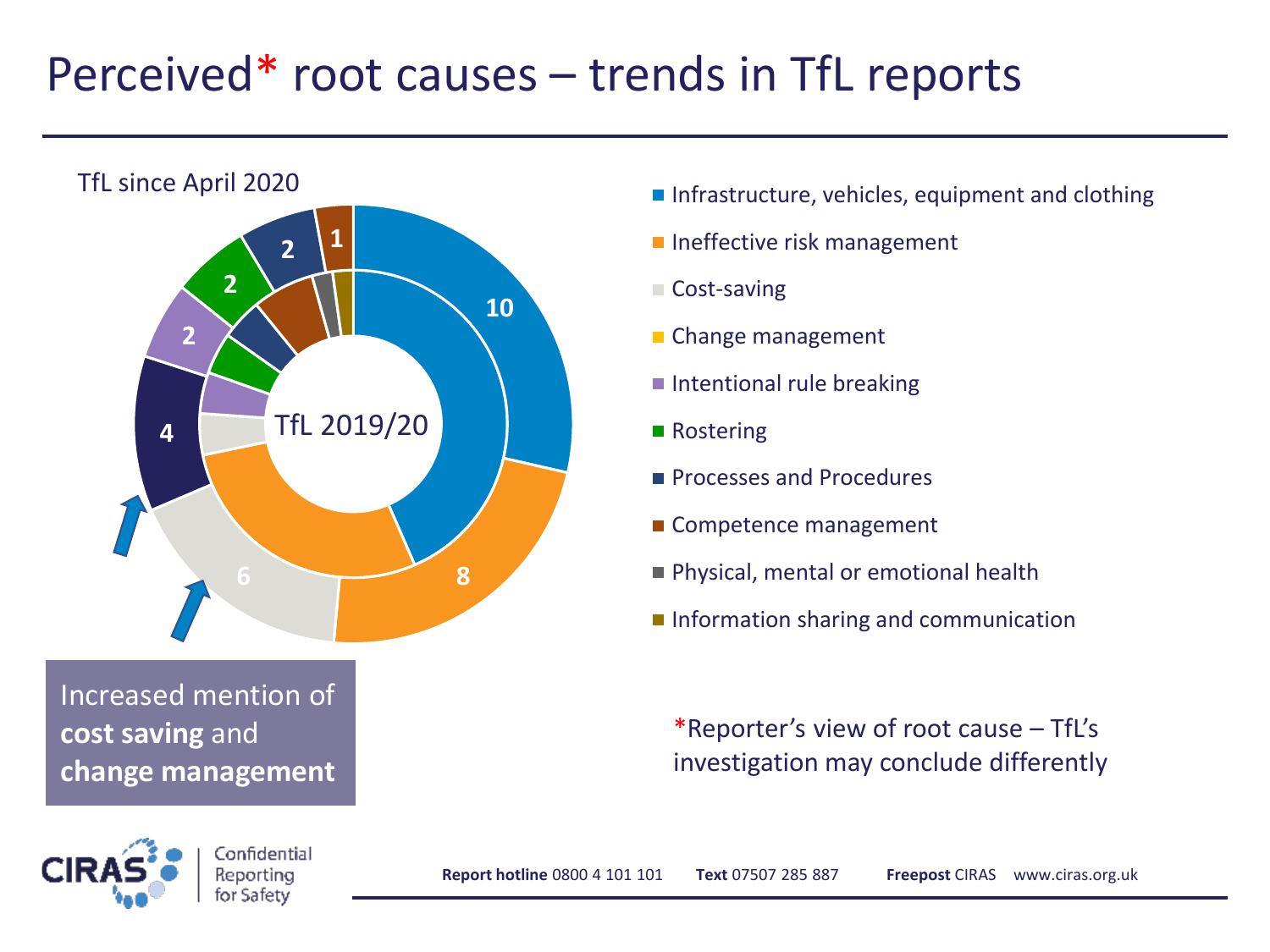### CIRAS reporters – changing views of TfL safety culture

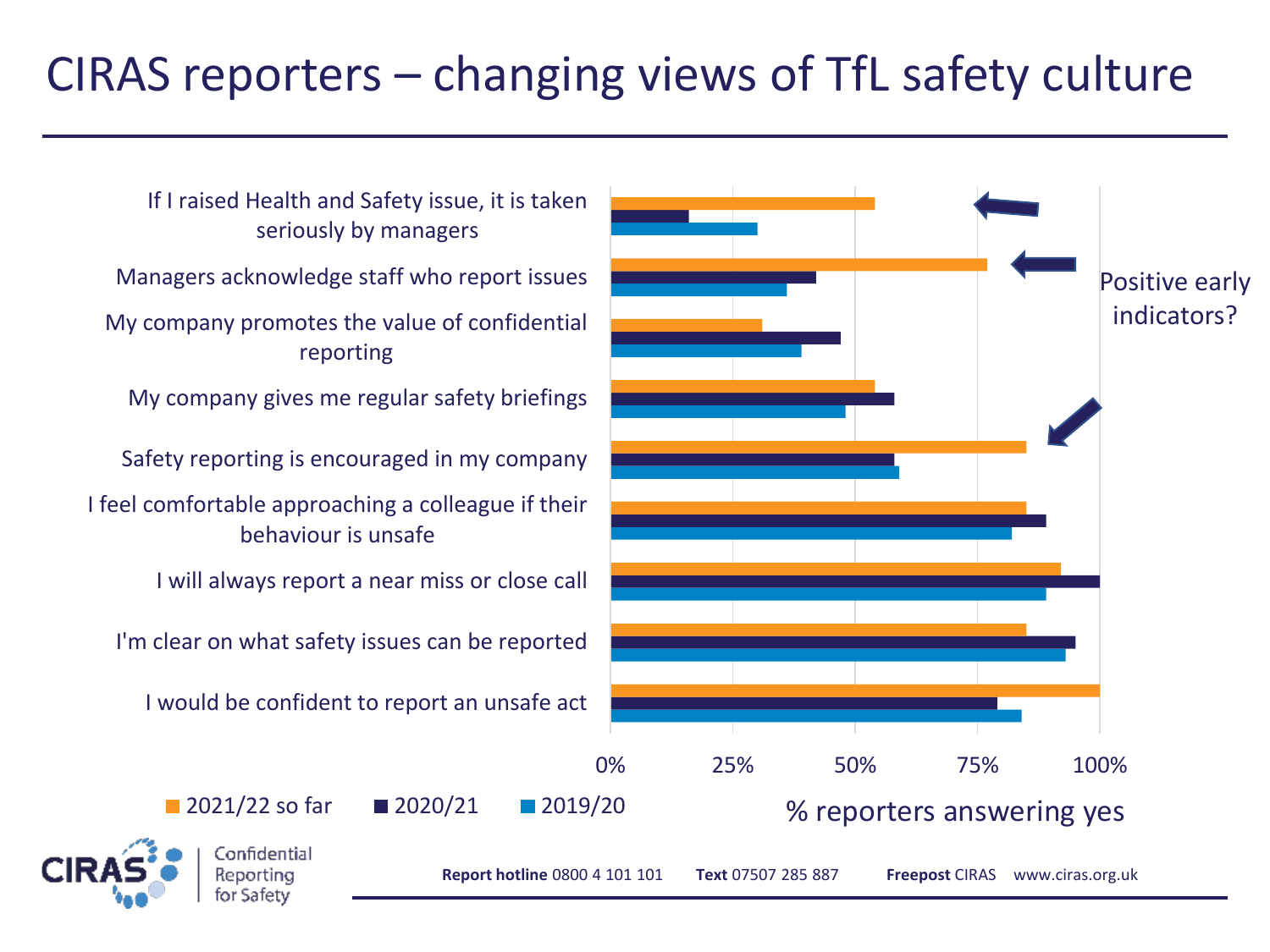### Feedback from reporters

#### Thanks for taking the time to put my thoughts into a coherent report

It has now been rectified. Thank you so much

### You listened

I'm grateful for being reassured that my contact was confidential. This would encourage me to use the system again if needed

Action was taken

I got a result through CIRAS but didn't really get a result when raising internally.



Confidential Reporting for Safety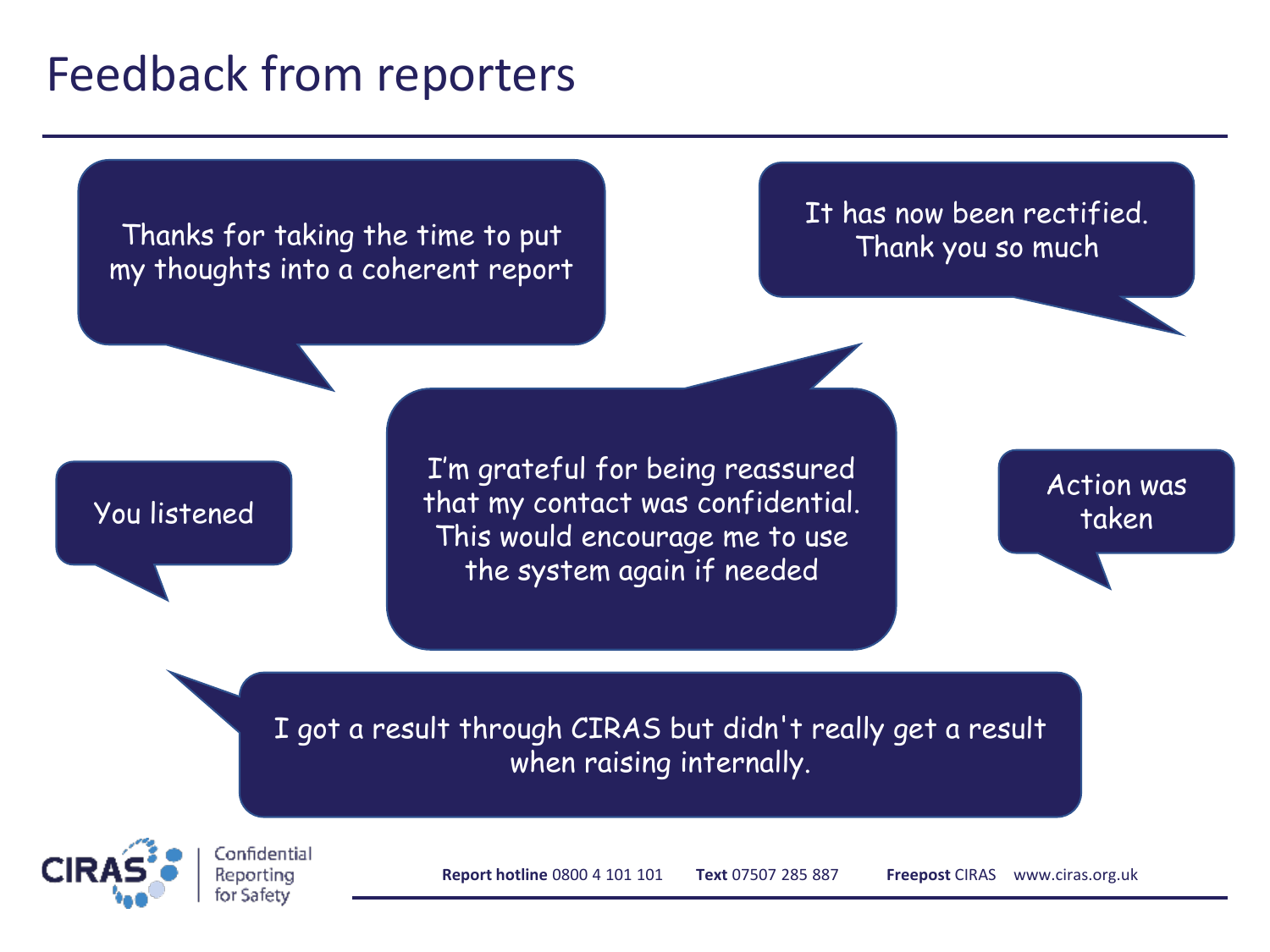# CIRAS: partnering with TfL to encourage reporting on health, wellbeing and safety

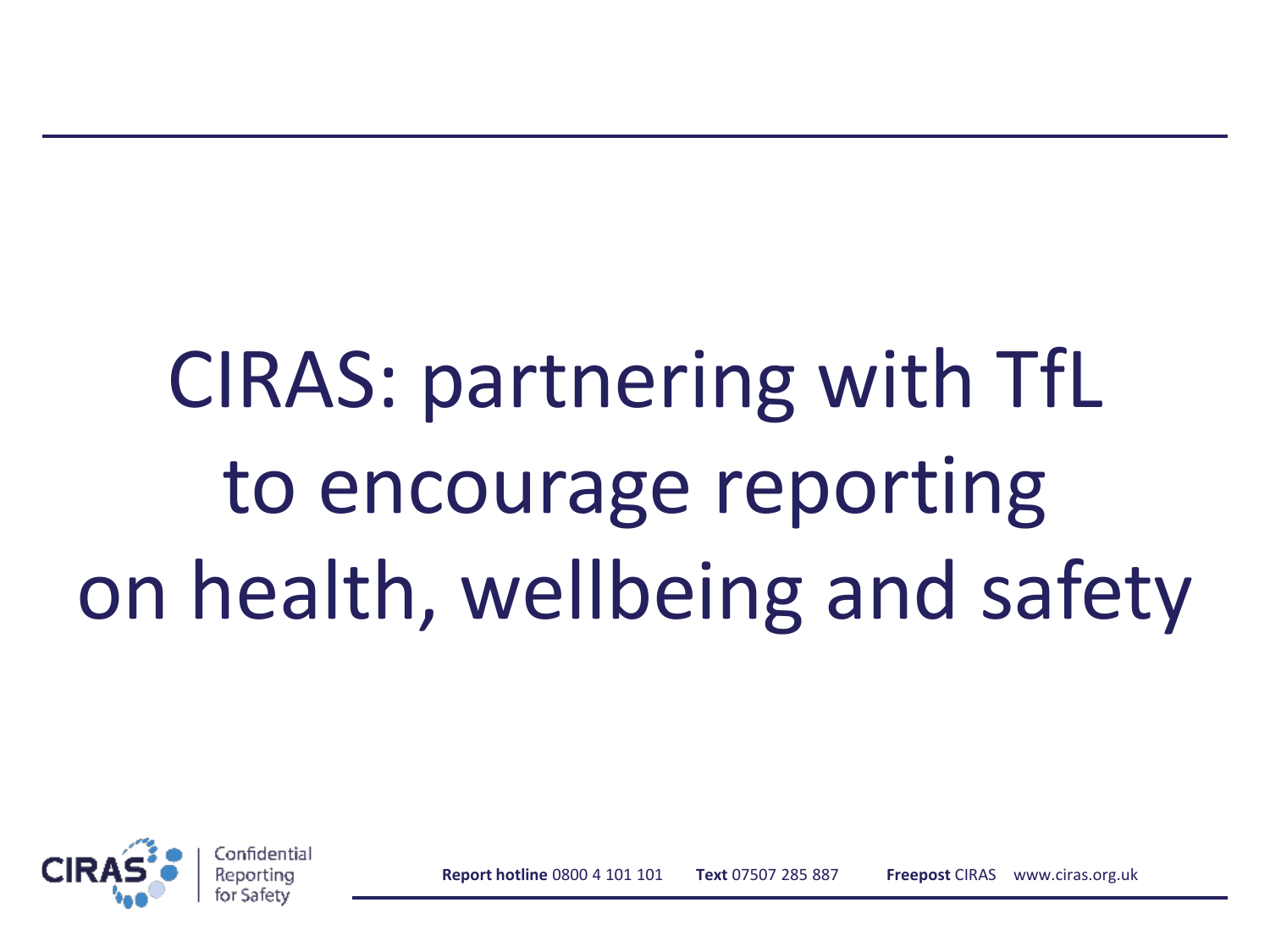## Meeting the challenge – growing staff awareness

#### CIRAS champions network – raising awareness in all parts of TfL



#### Integration into staff inductions

- Welcome to TfL e-zone materials include CIRAS introduction
- CIRAS features in TOL driver inductions

#### Promotion through frontline focussed media



**\*NEW\*** CIRAS briefings to London River Services Pier Controllers



Confidential Reporting for Safety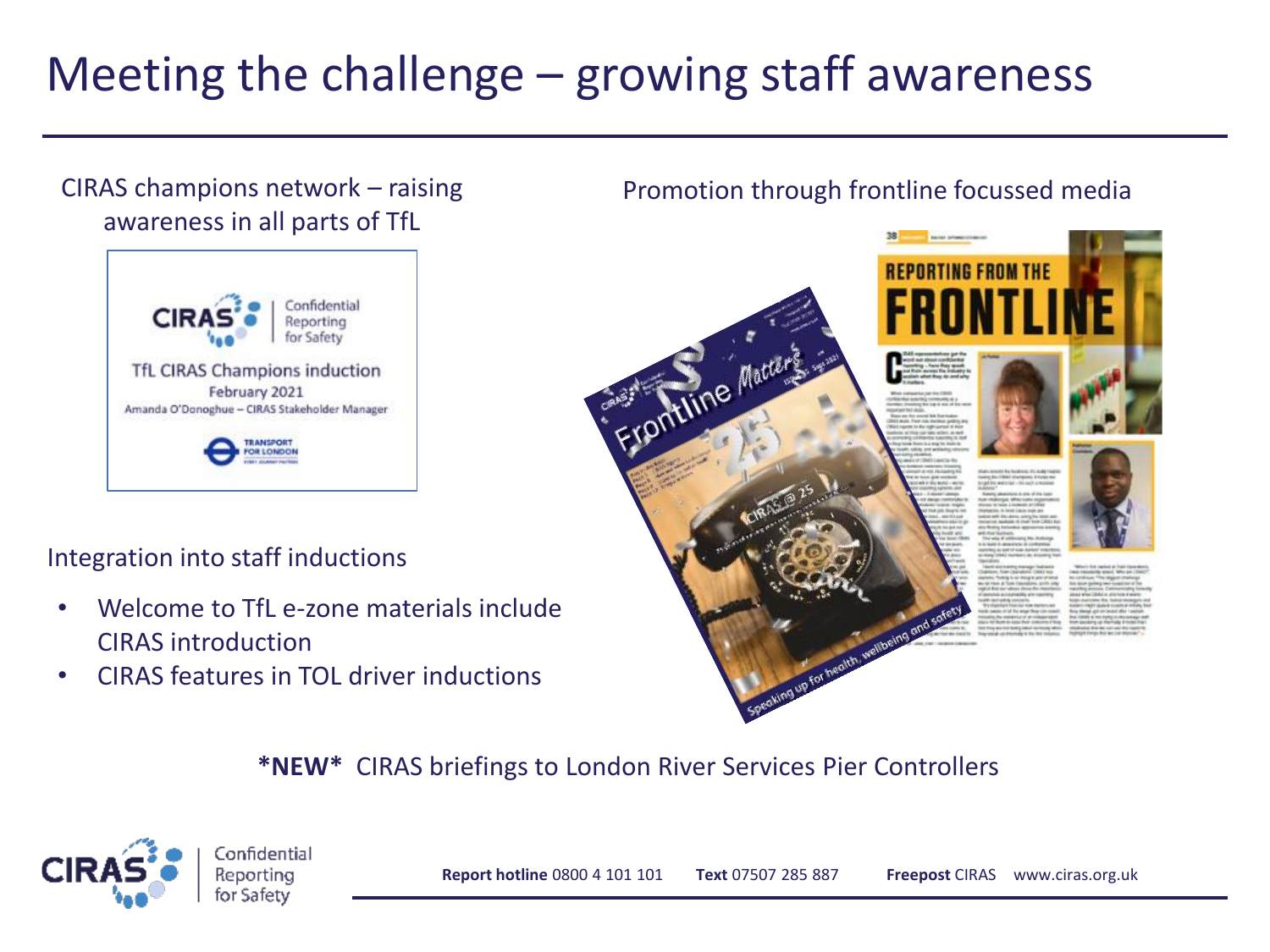## Learning from reports and the CIRAS community

#### **New Dashboard** for TfL Management



**Upgraded CIRAS website:** member access to reports, shared learning and resources



**Events:** sharing good practice on reporting culture, and topics arising in reports.



#### **Future TfL & CIRAS collaboration**

• SHE culture workstream



Confidential Reporting for Safety